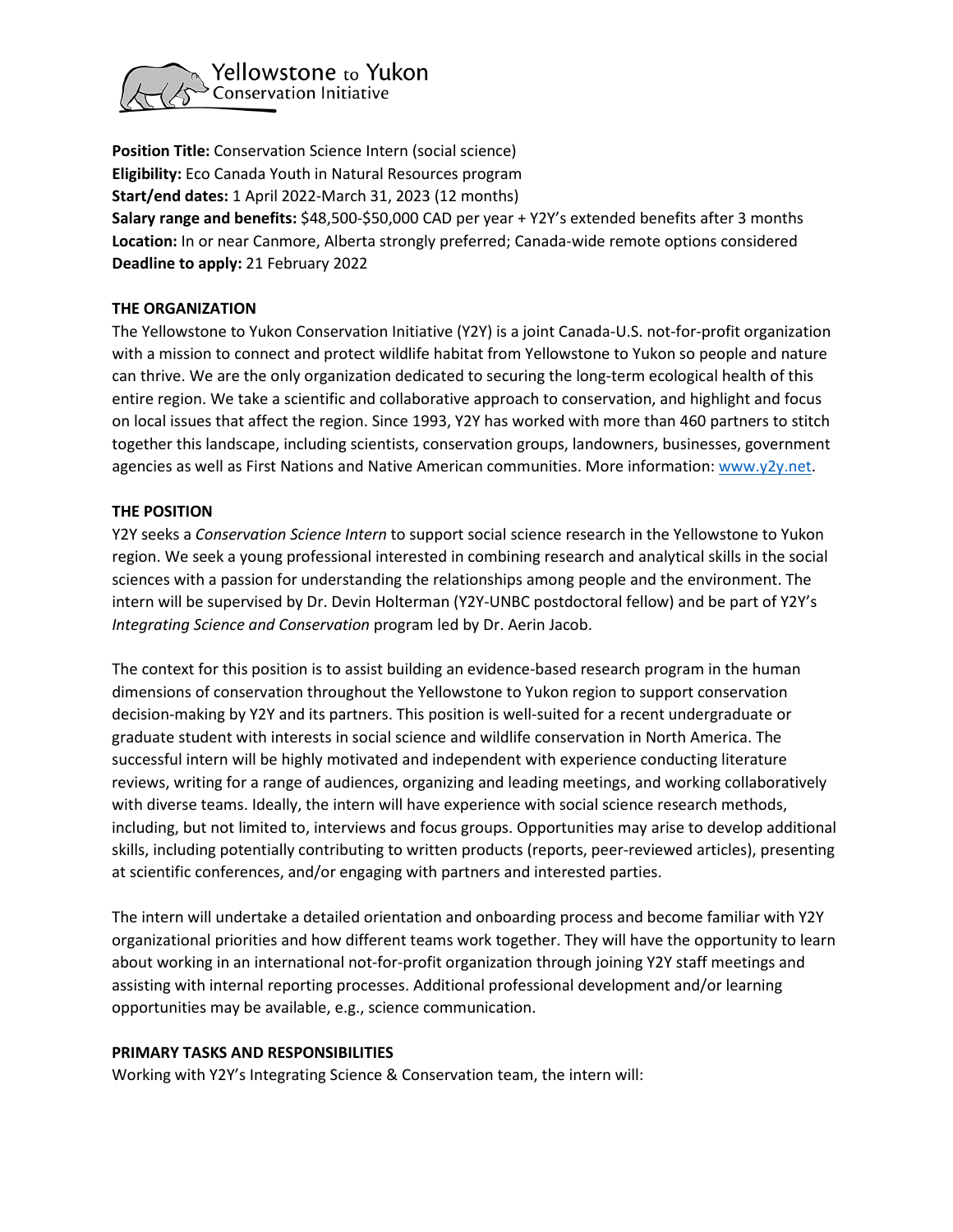

- Review academic and grey literatures on specific conservation social science topics (e.g., sense of place, human-wildlife conflict, environmental justice, recreation ecology)
- Assist with analysis and writing of state-of-knowledge review for human dimensions of conservation in the Yellowstone to Yukon region
- Assist with the creation and design of a social science research agenda for Y2Y (e.g., help with interviews, focus group discussions, and/or questionnaires)
- Assist with creating tools and disseminating information to internal and external audiences
- Organize and manage bibliographic information relevant to key themes in the Yellowstone to Yukon and similar regions, using reference management software (e.g., Zotero)
- Assist in managing various databases; organize, maintain, and archive data
- Assist with other related tasks as needed

## **REQUIRED QUALIFICATIONS**

- Have a keen interest in the human dimensions of conservation
- Experience with, and understanding of, social science concepts and research methods including, interviews, focus groups, surveys, among others
- Experience with environmental and/or conservation organizations, research and/or advocacy
- Experience managing and citing bibliographic references, e.g., reports, books, journal articles
- Demonstrated written and oral communication skills
- Strong critical thinking and problem-solving skills
- Strong organizational skills and excellent attention to detail
- Demonstrated ability to work independently and as part of a team

## **ADDITIONAL QUALIFICATIONS**

These skills are not requirements for the position but would be an asset.

- Undergraduate or graduate degree in human geography, sociology, anthropology, political science, history, or a related social science or interdisciplinary field
- Experience in wildlife, conservation, and relationships among people and nature, ideally in the Yellowstone to Yukon region
- Experience in communicating with non-specialist audiences through a variety of means (e.g., email, telephone, reports, presentations)
- Familiarity with GIS (e.g., ArcGIS or QGIS) and statistics; mapping skills
- Experience as part of a remote team (i.e., where people work in different locations)

## **TERMS OF EMPLOYMENT**

This position is funded through Eco Canada, which stipulates that interns must:

- Be 30 years of age or younger (i.e., not 31 years old) at the start of employment;
- Be unemployed, under employed, or a student/recent graduate;
- Be a Canadian citizen, permanent resident, or person on whom refugee protection has been conferred under the Immigration and Refugee Protection Act; and,
- Have a valid Social Insurance Number and be legally entitled to work in Canada.